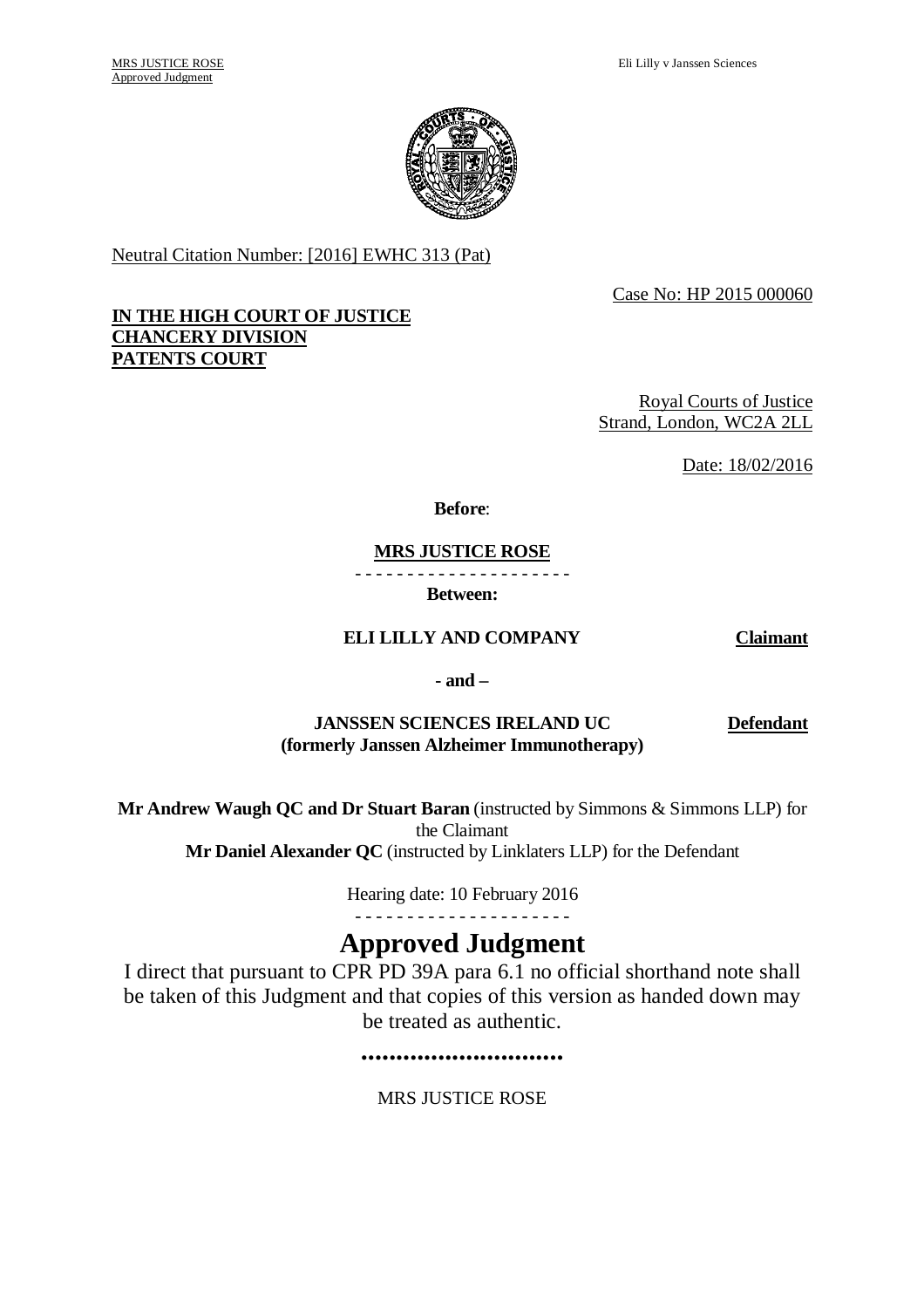## **Mrs Justice Rose:**

- 1. The Defendant ('Janssen') has applied for an order that patent proceedings brought by the Claimant ('Eli Lilly') in this court should be stayed pending the decision of the European Patent Office on the validity of the divisional patent challenged in these proceedings. The claim brought by Eli Lilly in this court seeks to revoke the specified claims of Janssen's patent EP (UK) 2 305 282 and also seeks a declaration of non-infringement ('DNI') in respect of the Eli Lilly's product solanezumab. The claim form was issued on 2 December 2015 and Janssen's defence was served on 13 January 2016. Solanezumab is an antibody proposed to be used in the treatment of Alzheimer's disease.
- 2. The procedural history relating to the divisional patent and to the parent patent, EP 1 994 937 in the EPO and the English Patent Court is as follows. In 2011 Eli Lilly commenced a claim in this jurisdiction to revoke the UK parent patent and included in those proceedings a claim for a DNI in respect of solanezumab. The UK parent patent was held to be invalid in a judgment of Arnold J in June 2013: [2013] EWHC 1737 (Pat). His conclusions on the issues before him were:
	- i) the parent patent was not invalid on the grounds of added matter;
	- ii) claim 1 in the parent patent was novel and was not obvious;
	- iii) the parent patent was however invalid on the ground of insufficiency;
	- iv) if the parent patent were valid, Eli Lilly's product would infringe claims 1 and 5.
- 3. As to that point (iv), Eli Lilly had argued that it was implicit in the parent patent claim that in order to treat Alzheimer's disease, the antibody to amyloid beta had to raise an immune response. Since solanezumab does not work by prompting an immune response in the patient, Eli Lilly argued that it was not covered by the patent. Arnold J rejected that argument on the proper construction of the patent. Eli Lilly assert, however, that Arnold J accepted the evidence that solanezumab does not prompt an immune response in the patient. There is a dispute in the proceedings currently on foot in this jurisdiction as to whether the court determining issues arising on the divisional patent is bound by those findings of Arnold J in relation to the parent patent. Janssen lodged an appeal against Arnold J's judgment but withdrew the appeal before it was heard.
- 4. Also in June 2013 the EPO Opposition Division held that the European parent patent was invalid. That opposition had been brought by Lilly on three grounds, insufficiency, obviousness and lack of novelty. The Opposition Division determined that the patent was insufficient and did not consider the other two grounds. Janssen lodged an appeal against that decision in October 2013. The oral proceedings before the Technical Board of Appeal are scheduled to take place on 12 – 13 May 2016.
- 5. The divisional patent, the UK designation of which is at issue in these proceedings, was granted by the EPO shortly after the UK parent patent was held to be invalid in Arnold J's judgment. There has been opposition to it at the EPO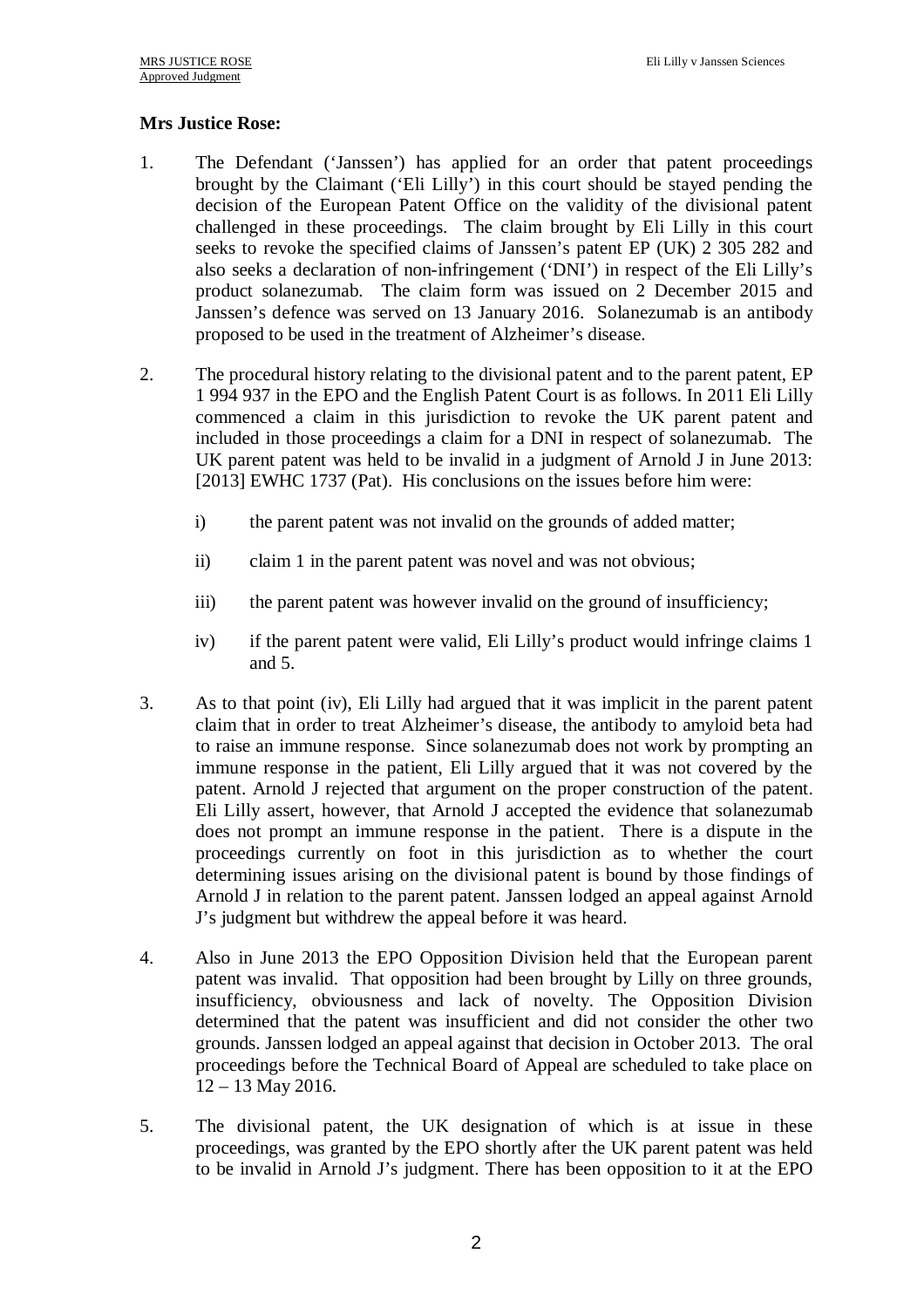by Lilly and others. The oral proceedings of the Opposition Division in the opposition to the grant of the divisional patent are scheduled to take place on 22 – 23 June 2016. It is expected that the EPO will announce the result of the opposition immediately and give reasons after – that is the Opposition Division's usual practice though it is not guaranteed that it will follow that practice. The divisional and parent patents will expire in November 2018.

- 6. In July 2015 Lilly started proceedings in France seeking revocation of the French designations of both the parent and the divisional patents. Janssen has applied to stay those proceedings and Eli Lilly has resisted the grant of a stay. A decision of the French court is expected by the end of February.
- 7. The principles to be applied when the court is considering whether to stay proceedings are set out in *IPCom GmbH & Co KG v HTC Europe Co Ltd* [2013] EWCA Civ 1496 ('*IPCom*'). The leading judgment in that case was given by Floyd LJ. He described the history of guidance on stays in the earlier case of *Glaxo Group Ltd v Genentech Inc* [2008] EWCA Civ 23; [2008] FSR 18 ("the *Glaxo* guidance"). The *Glaxo* guidance was regarded as generally discouraging the grant of a stay. The Supreme Court, in the course of judgments given in *Virgin Atlantic Airways Ltd v Zodiac Seats UK Ltd* [2013] UKSC 46 ("*Virgin*") questioned the correctness of the *Glaxo* guidance. That guidance was revised by the Court of Appeal in *IPCom*. At paragraph 68 of his judgment in *IPCom*, Floyd LJ restated the approach that the court should adopt in these cases as follows:

"68. In the light of the observations in *Virgin* and the arguments on this appeal I would recast the *Glaxo* guidance as follows:

1. The discretion, which is very wide indeed, should be exercised to achieve the balance of justice between the parties having regard to all the relevant circumstances of the particular case.

2. The discretion is of the Patents Court, not of the Court of Appeal. The Court of Appeal would not be justified in interfering with a first instance decision that accords with legal principle and has been reached by taking into account all the relevant, and only the relevant, circumstances.

3. Although neither the EPC nor the 1977 Act contains express provisions relating to automatic or discretionary stay of proceedings in national courts, they provide the context and condition the exercise of the discretion.

4. It should thus be remembered that the possibility of concurrent proceedings contesting the validity of a patent granted by the EPO is inherent in the system established by the EPC. It should also be remembered that national courts exercise exclusive jurisdiction on infringement issues.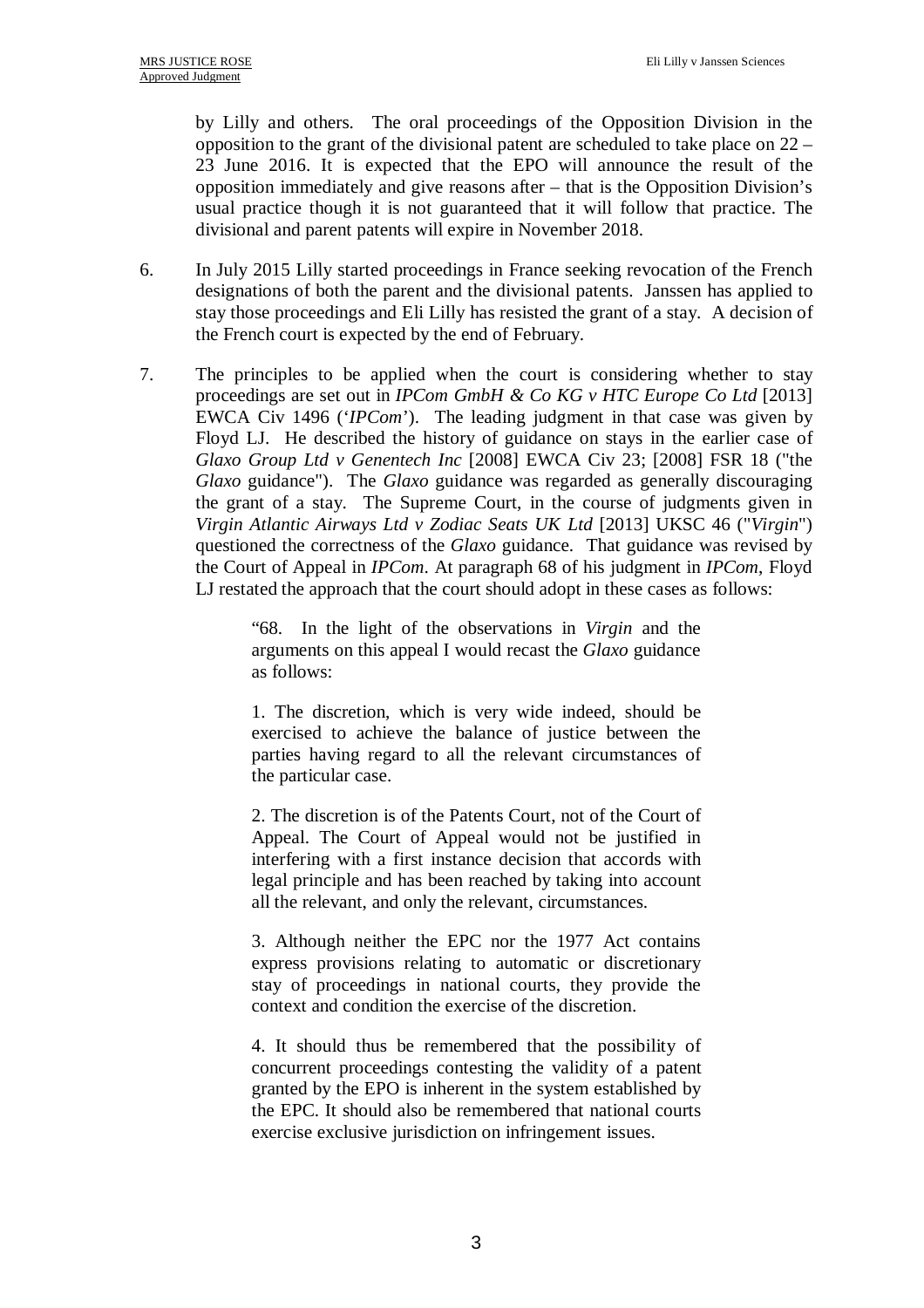5. If there are no other factors, a stay of the national proceedings is the default option. There is no purpose in pursuing two sets of proceedings simply because the Convention allows for it.

6. It is for the party resisting the grant of the stay to show why it should not be granted. Ultimately it is a question of where the balance of justice lies.

7. One important factor affecting the exercise of the discretion is the extent to which refusal of a stay will irrevocably deprive a party of any part of the benefit which the concurrent jurisdiction of the EPO and the national court is intended to confer. Thus, if allowing the national court to proceed might allow the patentee to obtain monetary compensation which is not repayable if the patent is subsequently revoked, this would be a weighty factor in favour of the grant of a stay. It may, however, be possible to mitigate the effect of this factor by the offer of suitable undertakings to repay.

8. The Patents Court judge is entitled to refuse a stay of the national proceedings where the evidence is that some commercial certainty would be achieved at a considerably earlier date in the case of the UK proceedings than in the EPO. It is true that it will not be possible to attain certainty everywhere until the EPO proceedings are finally resolved, but some certainty, sooner rather than later, and somewhere, such as in the UK, rather than nowhere, is, in general, preferable to continuing uncertainty everywhere.

9. It is permissible to take account of the fact that resolution of the national proceedings, whilst not finally resolving everything, may, by deciding some important issues, promote settlement.

10. An important factor affecting the discretion will be the length of time that it will take for the respective proceedings in the national court and in the EPO to reach a conclusion. This is not an independent factor, but needs to be considered in conjunction with the prejudice which any party will suffer from the delay, and lack of certainty, and what the national proceedings can achieve in terms of certainty.

11. The public interest in dispelling the uncertainty surrounding the validity of monopoly rights conferred by the grant of a patent is also a factor to be considered.

12. In weighing the balance it is material to take into account the risk of wasted costs, but this factor will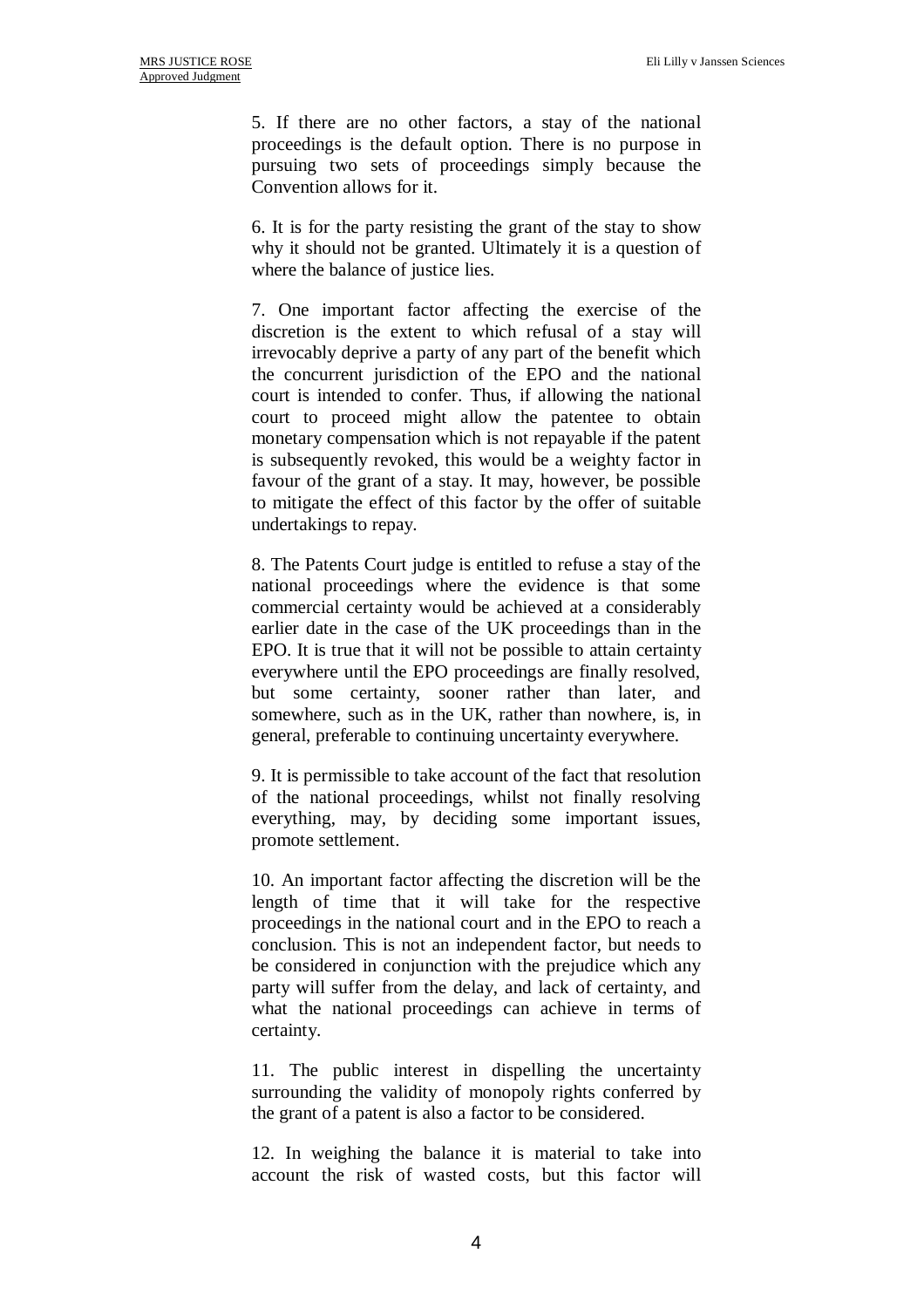normally be outweighed by commercial factors concerned with early resolution.

13. The hearing of an application for a stay is not to become a mini-trial of the various factors affecting its grant or refusal. The parties' assertions need to be examined critically, but at a relatively high level of generality."

- 8. Arnold J applied these factors in *Actavis Group PTC EHF v Pharmacia LLC* [2014] EWHC 2265 (Pat) ('*Actavis*'). That was a claim for revocation of a patent and it was accepted that the Actavis product would infringe the patent if the patent were valid. At the time the application for a stay came before Arnold J the deadline for opposition to the patent had expired only shortly before and two opponents, Actavis and an undisclosed undertaking, had lodged oppositions. There had as yet been no hearing date set in the Opposition Division. Arnold J considered the relative timing of the two sets of proceedings. It was common ground there that it was possible that English proceedings would be resolved within two years. There was a dispute about the length of time likely to be taken by the EPO proceedings which had only just got going. There was no real confidence that there would be acceleration of the proceedings either at first instance or on appeal, leading to considerable uncertainty. Even with acceleration, the EPO proceedings were likely to take three years and maybe more if the case was remitted by the Board of Appeal back to the Opposition Division. The consequence was that if the English proceedings were stayed and then revived once the oppositions had failed, the English proceedings might take 5 years.
- 9. As well as uncertainties as to timing, Arnold J considered issues of commercial certainty. Arnold J considered the nature of the undertakings offered by Pharmacia: see para 12 of his judgment. Pharmacia undertook first, to seek expedition of the EPO proceedings; secondly that it would not seek an injunction against Actavis and its customers until the determination of the EPO proceedings and thirdly they undertook only to seek damages at a rate of 1 per cent of net sales from the period from launch until the conclusion of the EPO proceedings. Pharmacia did not at that stage undertake not to injunct further sales of the product if it was successful before the EPO and it also reserved the right to seek normal damages or an account of profits for sales after that time. Actavis argued that an important factor weighing against the grant of a stay was that even with the undertakings offered, Actavis would be at risk of having its product taken off the market some years after it has started marketing it. Actavis was also concerned that by the time the matters were resolved, there might be other generic competitors on the market.
- 10. Finally, Arnold J noted that the wasted costs of the parallel proceedings would be significant and that the EPO costs would be a fraction of the costs of the English proceedings. His assessment was set out in paragraphs 30 and 31 of the judgment.

"30. Assessment. In my view, the competing considerations are finely balanced. In the end, however, I have concluded that they favour the refusal of a stay. The key reason for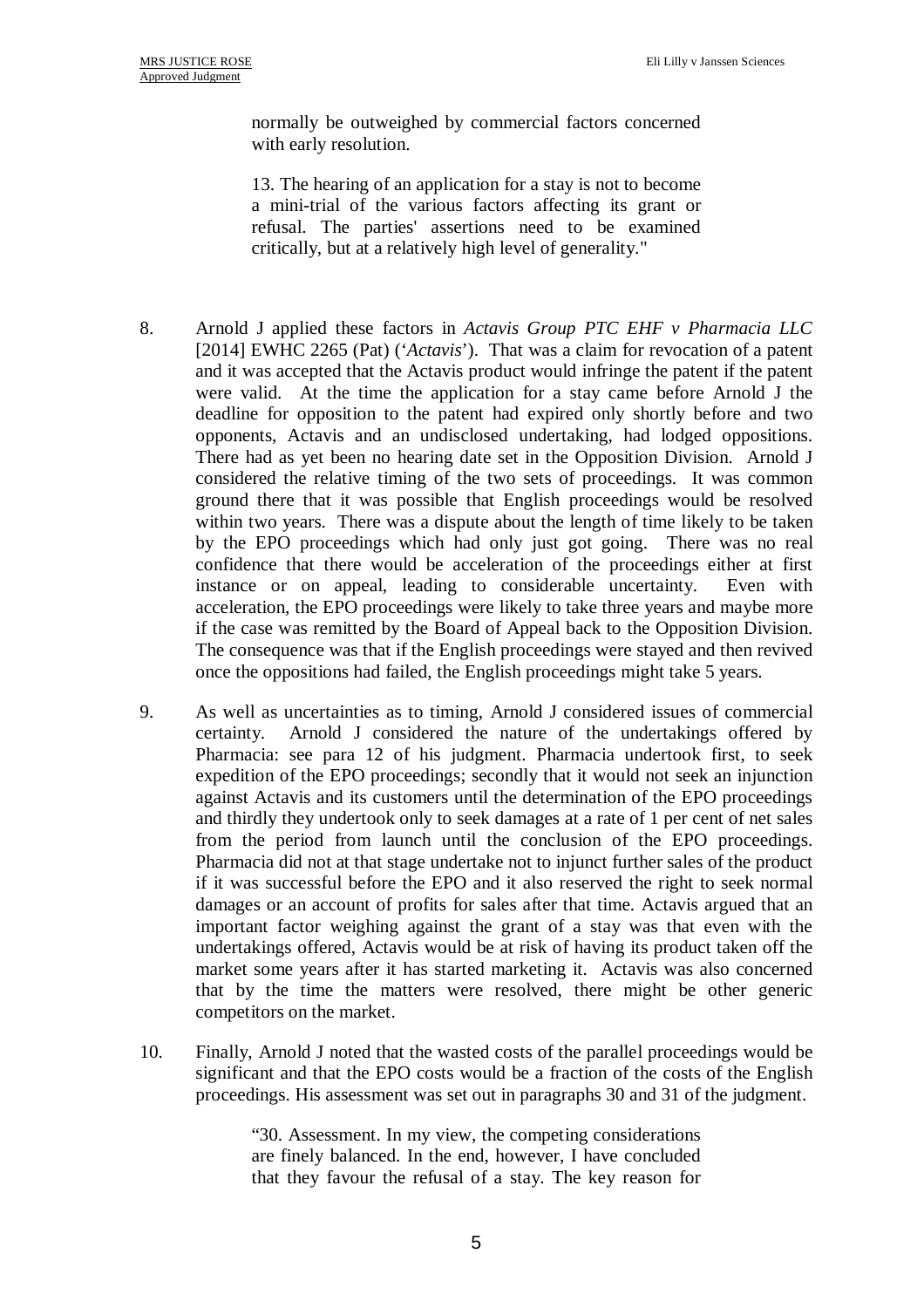this is that the EPO proceedings have only just begun. As explained above, although it is likely that the EPO proceedings will be expedited, this cannot be guaranteed. Even with expedition, it is likely that the EPO proceedings will take at least three years to resolve, and there is a risk that this will take significantly longer. By contrast, the English proceedings will be resolved in two years. Thus this is a case where the relative timings of the proceedings means that some commercial certainty is likely to be achieved in relation to the UK market at an earlier date in the case of English proceedings than in the EPO (IPCom 8 and 10). Pharmacia's undertakings go a considerable way to reducing the commercial uncertainty to Actavis in the UK if the English proceedings are stayed, but in my judgment not quite far enough. While they do largely eliminate the commercial uncertainty during the period of the stay, and indeed give Actavis the positive benefit of ensuring that it can get on the market during that period rather than having to rely upon a claim under a cross-undertaking in damages, the problem is that they do not address the uncertainty caused by the prospect that Actavis may be removed from the market by an injunction in, say, five years' time and may have to pay ordinary damages or account for its profits for the last two of those years. That uncertainty will inevitably have a chilling effect on Actavis' investment decisions.

31. I also consider that refusal of stay is also supported by the possibility that an English decision may promote a settlement (IPCom 9) and by the public interest in determining the validity of the Patent (IPCom 11). The risk of wasted costs is a factor that favours the grant of a stay, particularly given the disparity between those costs and the damages that would potentially be payable by Actavis during the period of the stay in accordance with Pharmacia's undertakings, but I agree with Actavis that this is outweighed by the commercial uncertainty (IPCom 12)."

11. Matters did not rest there. The judgment contains a post script that when the judgment was circulated to the parties in draft, Pharmacia gave further undertakings not to seek an injunction at all during the life of the patent and that they would only seek damages of 1 per cent of net sales in the UK during the life of the patent. There was then a further judgment delivered two weeks later ([2014] EWHC 2611 (Pat)) in which Arnold J reconsidered the matter. He reiterated that the competing factors were finely balanced, even though the EPO proceedings were likely to last substantially longer than the English court proceedings. He held that the new undertakings offered by Pharmacia did substantially eliminate the commercial uncertainty to which Actavis would be exposed. Actavis still opposed the stay on the basis of exportability of the Patent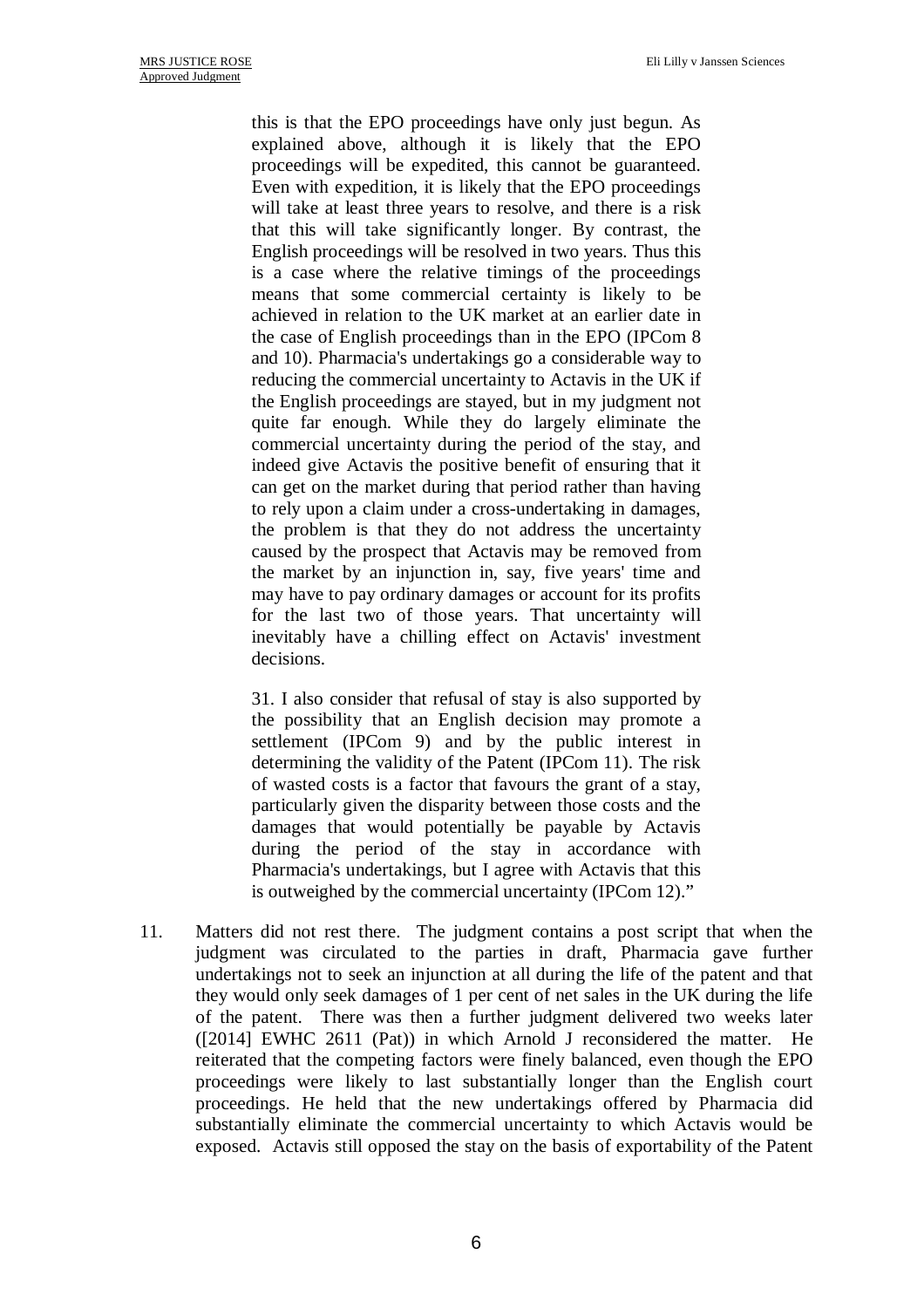Court's judgment. But Arnold J held that the new undertakings tipped the balance in favour of the grant of a stay.

- 12. The main issues arising from the application of the *IPCom* factors in this case are similar to those that arose in *Actavis* namely:
	- i) What are the relative likely timings of the English and EPO proceedings?
	- ii) Is Eli Lilly prejudiced by significant commercial uncertainty if the English proceedings are stayed and it has to wait for the EPO proceedings to be finalised?
	- iii) Are the undertakings offered by Janssen sufficient to reduce the commercial uncertainty faced by Eli Lilly to an acceptable level if a stay is granted?
	- iv) Do the other facts in *IPCom* as applied to the facts here point in favour or against the grant of a stay?

## **The timing of the English and EPO proceedings**

- 13. Mr Alexander QC appearing for Janssen stresses that here the situation is very different from the situation in *Actavis* in that the EPO proceedings are well advanced in relation to both the parent and the divisional patent and are likely to be completed in good time and before any English proceedings could be concluded. As regards the parent patent, the Technical Board of Appeal hearing is scheduled for May 2016 pursuant to an order for expedition following a request from Eli Lilly itself. In their decision, the Board recorded that one reason put forward by Eli Lilly to accelerate the proceedings was that it had initiated parallel national revocation proceedings against the French parent patent. The Board agreed that accelerated appeal proceedings would not only avoid the duplication of the proceedings but would also save costs and resources for the courts and parties involved. The second reason was the legal uncertainty arising out of the suspensive effect of the decision under appeal. Eli Lilly had submitted that the uncertainty was blocking considerable financial investments and thus delaying the commercial implementation of the therapy under consideration. Janssen opposed acceleration on the basis that there were no parallel infringement or multijurisdictional national revocation proceedings and they denied that there was a commercial disadvantage for Eli Lilly given that there was as yet no marketing approval for the product.
- 14. The Board acceded to Lilly's request:

"The board considers in the absence of information pointing to an imminent termination of the French revocation proceedings, that the appeal proceedings could be terminated earlier than the case pending before the French court amounting in a decision which would affect the patent for all its designated states including France. Accordingly, the legal certainty gained in accelerating the case before the board and the possible avoidance of double work and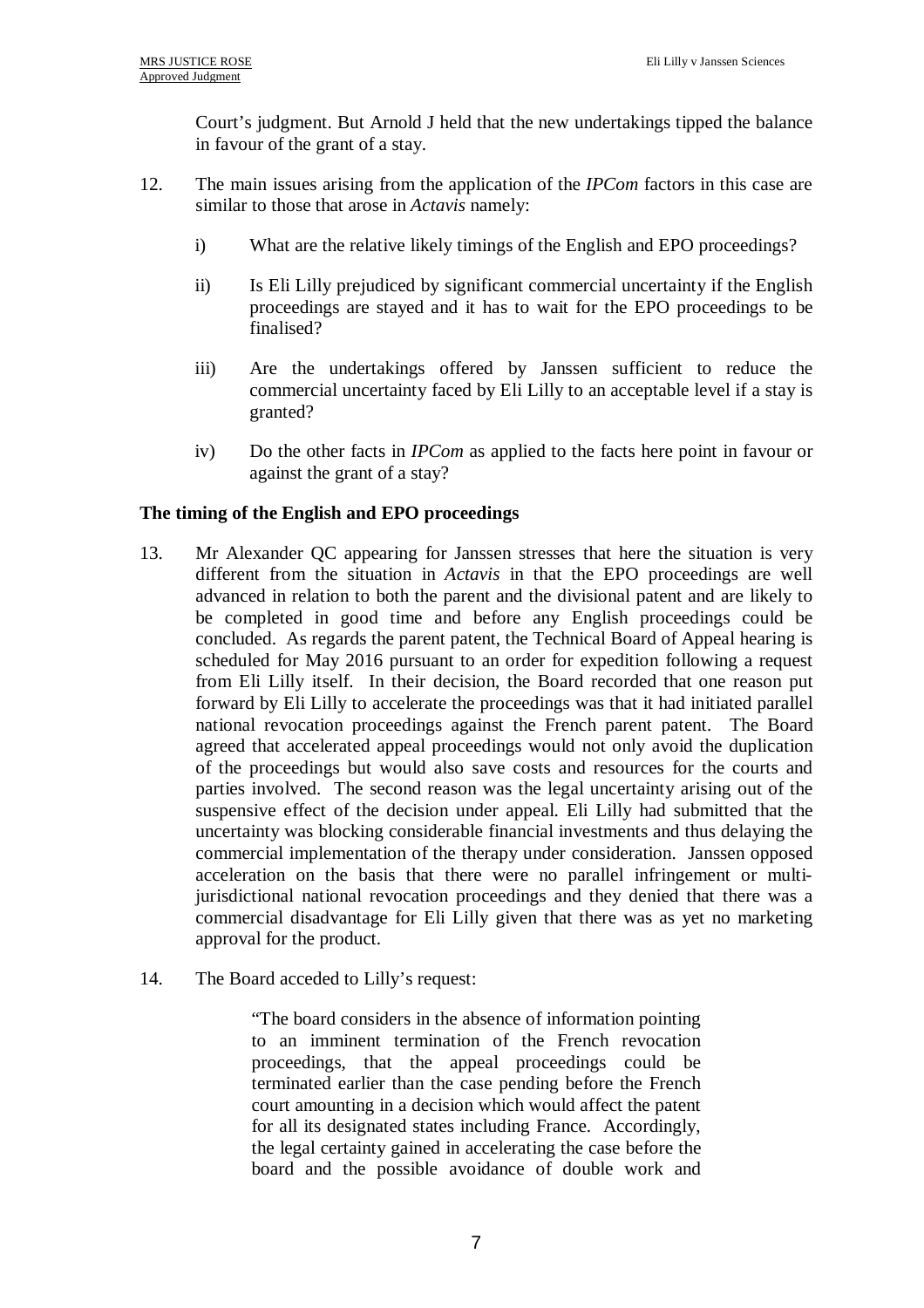unnecessary costs for the parties and the courts involved outweighs the reasons against such an acceleration expressed by the appellant".

- 15. Mr Alexander points out that the EPO agreed to accelerate this appeal even though there were no infringement issues raised in the French proceedings.
- 16. The hearing before the Opposition Division as regards the divisional patent is scheduled for 22 and 23 June 2016. That date was fixed some time ago and is not the result of any particular expedition.
- 17. As to the likely course of these two sets of proceedings, there is conflicting evidence from the parties. Janssen submits that the fact that the Technical Board of Appeal was prepared to accelerate the appeal relating to the parent patent appeal shows that it is likely to grant expedition for the divisional patent proceedings too, if the party which is unsuccessful before the Opposition Division seeks to appeal to the Technical Board. Evidence on this point is provided for Janssen by Hugh Goodfellow, the partner in Carpmaels & Ransford LLP who has conduct on behalf of Janssen of the opposition proceedings to the divisional patent. His evidence is that if any appeal from the opposition proceedings is not accelerated, the final Technical Board of Appeal decision in relation to the divisional is unlikely to be given until mid-2019. If both Lilly and Janssen asked for acceleration of the appeal, the Board would be likely to accelerate it, given that they have agreed to accelerate the appeal in relation to the parent patent. The likely timeline for such an accelerated appeal assuming that the written decision of the Opposition Division was delivered in July – September 2016 would be for a hearing before the Board and an orally announced decision sometime between July and September 2017.
- 18. Mr Alexander contrasts this with the position in the English proceedings which are at their very early stages. Even assuming that a trial can take place here in autumn 2016 and judgment is given before the end of the Michaelmas term, it is very unlikely that an appeal to the Court of Appeal will be heard and resolved by July 2017 – September 2017. He submits that the overwhelming probability is that the EPO's proceedings will have run their course not only at first instance but perhaps even on appeal to the Technical Board, before the English court's first instance decision and certainly before the English Court of Appeal determines the matter.
- 19. Mr Waugh contests Janssen's timelines. Eli Lilly relied on evidence from Andrew Sheard who works with Eli Lilly's in-house patent attorneys in the two sets of EPO proceedings. He says that it cannot be assumed that an application for acceleration of the appeal against the Opposition Division findings in respect of the divisional patent will be successful given that there are four opponents besides Eli Lilly and the Board has a heavy workload. He considers that it is 'improbable' that oral proceedings will take place between July and September 2017 because hearings rarely take place over the holiday period. His estimate is that it is unlikely that an appeal hearing would be scheduled before October 2017 even if a request for acceleration were filed as soon as the appeal was lodged and was accepted quickly. Timetables can also be derailed if a party requests a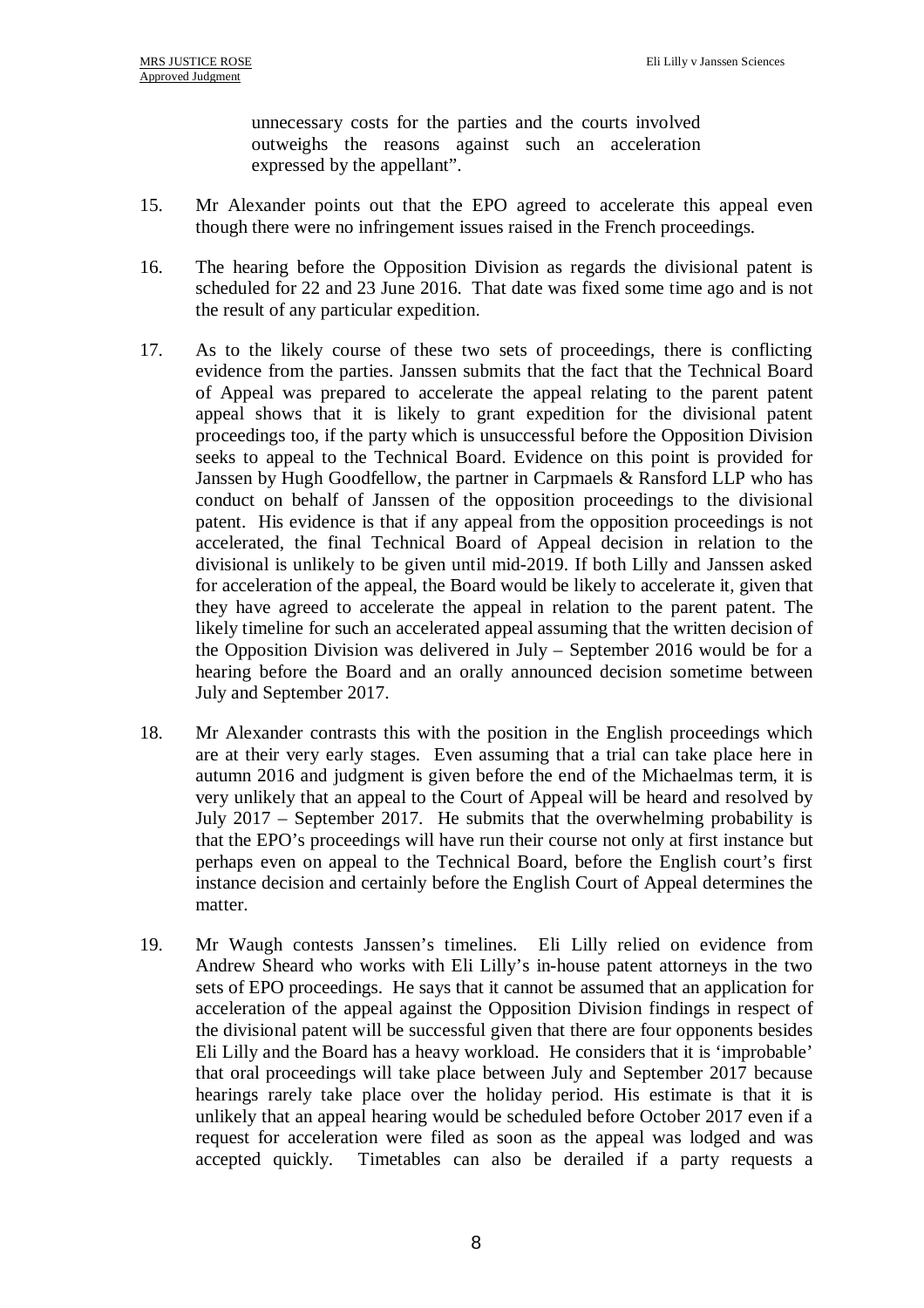postponement of the listed date for personal reasons which he says 'in practice they not infrequently do'.

- 20. More importantly, Mr Waugh also referred to what he called "the spectre of remission" in the EPO proceedings and submits that this puts a torpedo through all of Janssen's timelines in the EPO. The EPO Opposition Division's decision on the parent patent dealt only with insufficiency and did not consider Eli Lilly's challenge to validity on the basis of obviousness and lack of novelty. If Janssen win in May on the parent patent, that will overturn the Opposition Division's findings on insufficiency but all the other issues may be remitted to the Opposition Division. In Carpmaels & Ransford's letter dated 3 December 2013 to the EPO in the appeal in respect of the parent patent they set out at length Janssen's main request that the patent be upheld with the claims of the main request that were considered by the Opposition Division. There are then six auxiliary requests put forward if the Board does not consider the claims of the main request to be allowable. On the final page the grounds of appeal state briefly "The OD did not consider novelty and inventive step. Accordingly, the Board should remit this case to the OD to consider these issues".
- 21. Eli Lilly asked the Technical Board of Appeal in April 2014 to consider all issues at the hearing of the appeal in May 2016 but it is not clear whether they have acceded to this request. Mr Waugh submits that they may well not do so, even though they have accelerated the appeal, because an appellate decision on issues that were not determined at first instance deprives the patentee of his entitlement to two tiers of consideration before the patent is invalidated.
- 22. Mr Alexander says that the question of remission is less significant than Eli Lilly state. The real area of dispute is over whether the invention is sufficiently described. If the appeal is dismissed then the question of remission will not arise since the patent will be invalid on grounds of insufficiency. But if the appeal is allowed, it is up to the opponents including Eli Lilly to decide whether they want to pursue their alternative grounds for invalidating the parent patent before the Opposition Division. He submits that they have the judgment of Arnold J holding that the parent patent did not fail on the other two grounds which were litigated in the English proceedings. Eli Lilly are arguing in the present proceedings that Janssen should be estopped from challenging Arnold J's findings in their favour in respect of the parent patent – they should therefore not rely on their ability to relitigate those same points before the Opposition Board on a remission as a reason for refusing the stay.
- 23. On the question of timing I consider that the advanced stage of the EPO proceedings and the likelihood that any appeal from the decision on the divisional patent will be accelerated are factors that point in favour of a stay. This situation is different from the situation in *Actavis* where the EPO proceedings had only just started. It is true that the EPO proceedings may be driven off course by, for example, requests for postponement by the other opponents or by remission of further issues if Janssen's appeal is allowed in respect of the parent. But given that the English proceedings are at their early stages, it is likely that the EPO decision on validity even at the appellate level will be available before the result in the English proceedings.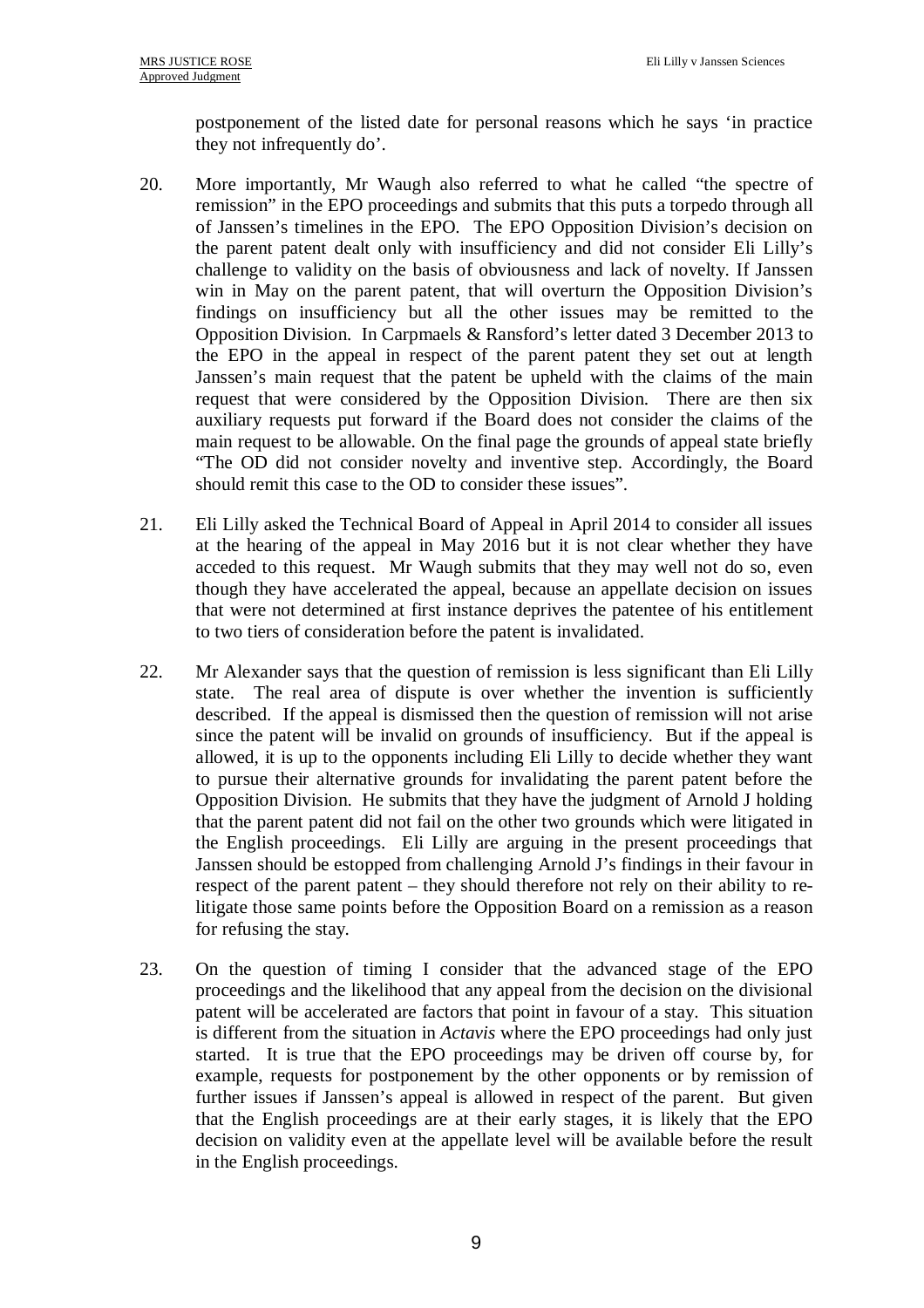24. I also bear in mind in relation to this factor Mr Alexander's point that Eli Lilly could have commenced the English proceedings challenging the divisional patent much earlier, as soon as it was granted in June 2013. Mr Waugh says that Eli Lilly were not sufficiently confident that the solanezumab product was worth fighting for because it was only in July 2015 that a pooling of the data from the clinical trials which had initially been considered unsuccessful showed on further analysis that there might be some slowing of cognitive impairment in patients with mild or moderate Alzheimer's disease. However I accept Mr Alexander's point that the press release from Eli Lilly in August 2012 indicates that that conclusion had been arrived at earlier than last year.

#### **Potential duplication**

- 25. The 12th factor listed in *IPCom* was the avoidance of wasted costs. Mr Alexander submits that if the English proceedings go ahead there will be a substantial trial. The draft directions agreed by the parties envisage a trial lasting 6 to 7 days of category five complexity with two experts on each side. Costs estimated on the basis of the parent patent trial were about £5 million in aggregate though they are likely to be less for this trial because some of the ground is already familiar.
- 26. On this point I agree with Eli Lilly's submissions that these sums are not significant in light of the sums of money at stake commercially for these parties. Eli Lilly have spent over \$500 million developing this one product and Janssen's parent group spent about \$700 million on developing their own product bapineuzumab before it was abandoned. If solanezumab is successful it is likely to be a 'blockbuster' drug earning many millions of pounds for many years ahead.

#### **Commercial position and uncertainty for Eli Lilly**

- 27. Janssen has offered undertakings set out in the draft order which they say are very similar to those offered in the *Actavis* case and address the alleged commercial uncertainties in the same way. Janssen undertake:
	- i) to support any application by Eli Lilly to the Technical Board to accelerate any appeal from the decision of the Opposition Division in relation to the divisional patent;
	- ii) Not to seek a preliminary or final injunction in the United Kingdom against the Claimant or its licensees or customers in respect of infringement of the patent for the duration of the patent and any supplementary protection certificate ('SPC') that may be granted;
	- iii) If validity is upheld, not to seek damages other than on a reasonable royalty basis.
- 28. There are three factors on which Eli Lilly rely to argue that the degree of commercial uncertainty created by the grant of a stay is still, even with these undertakings, sufficient to override the default position of the grant of a stay. The first is the existence of the DNI claim in the English proceedings. If there is a finding of non-infringement by an English court then that is the end of the matter because Eli Lilly can launch solanezumab regardless of whether the Janssen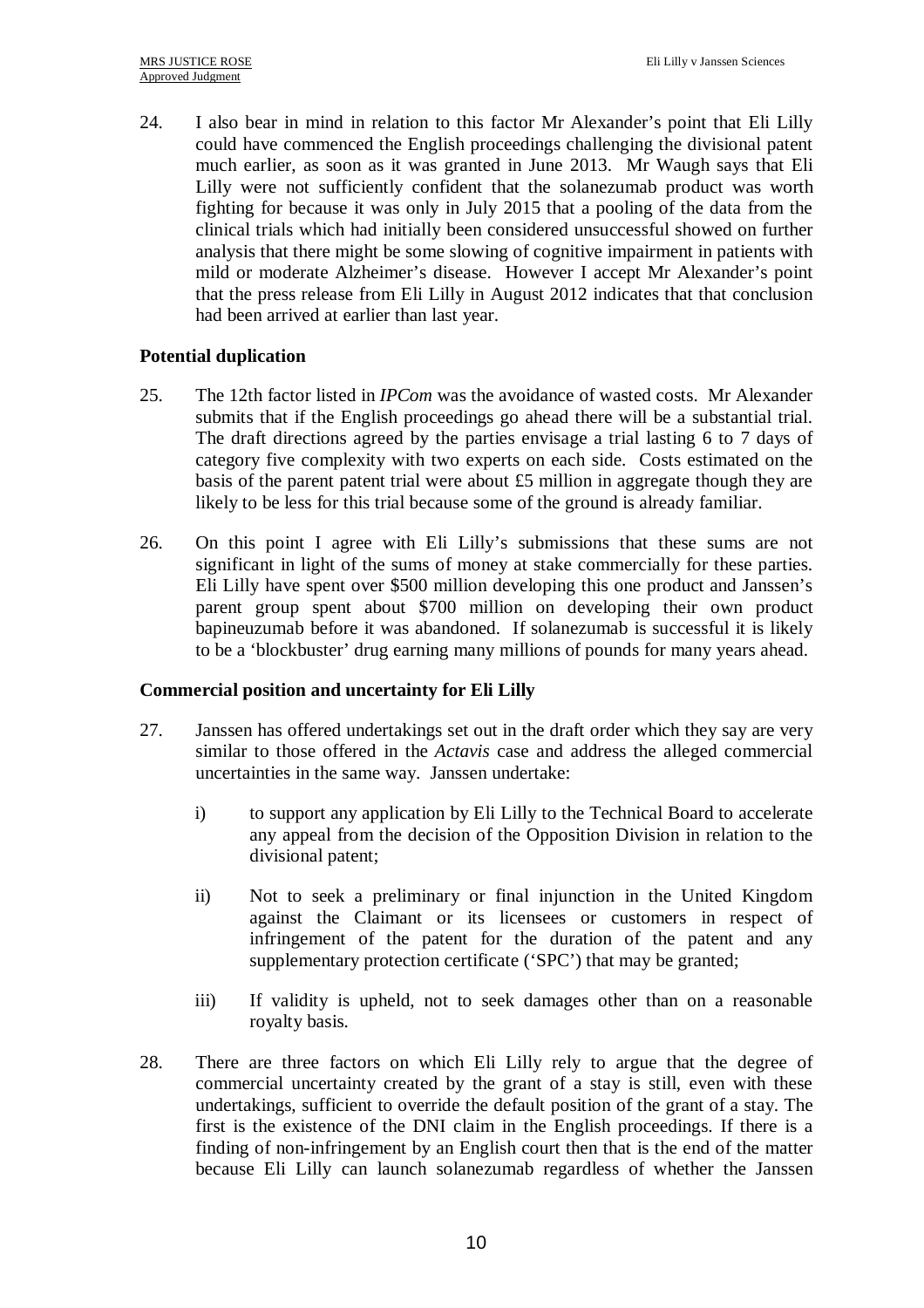patents are valid or invalid. Mr Waugh argues that the reference in the fourth factor listed in *IPCom* to the need to remember that national courts exercise exclusive jurisdiction on infringement issues comes close to saying that the existence of a dispute about infringement is an overriding factor.

- 29. In the Particulars of Claim served in the present proceedings, Eli Lilly contend that the specification of the divisional patent is, so far as concerns the issues in this action, the same in all material respects as that of the parent patent so that the findings of Arnold J in relation to the parent create an issue estoppel to prevent insufficiency of the divisional patent being re-litigated. There then follows an averment that the solanezumab antibody does not fall within the scope of any claim of the divisional patent. They also rely on an estoppel as regards Arnold J's findings that solanezumab does not work by prompting an immune response. It was not suggested by Janssen that the issues as regards infringement were insubstantial if the English proceedings go ahead. I regard that as an important factor pointing against the grant of a stay, although I do not regard it as a trump card in Eli Lilly's hands.
- 30. The question whether solanezumab is covered by the claims of the divisional patent is important in this case not only because of the straightforward issue of whether the divisional patent is infringed or not. Mr Waugh's second point was the importance for Eli Lilly of knowing where they stand in relation to any future application by Janssen for a supplementary protection certificate.
- 31. As I mentioned earlier, both the parent and the divisional patent will expire in November 2018. It seems very unlikely that Janssen will have their own product on the market exploiting the patent by that date for the purpose of supporting an application for an SPC. But if there is a third party product which has a marketing authorisation and which is covered by any valid claim of a basic patent, then the case law indicates (although the point is not beyond doubt) that Janssen can rely on that third party marketing authorisation to support its application for an SPC. It may therefore be very much in Eli Lilly's advantage not to obtain an authorisation for solanezumab before the expiry of the Janssen patents. If the Janssen patents are invalid of course it will make no difference. But if one or both of the patents is valid and if Eli Lilly would be obliged to pay a royalty to Janssen for the solanezumab product, it is in their interests to launch only after the Janssen patents have expired rather than to launch earlier and risk assisting Janssen to acquire an SPC which will then mean that Eli Lilly has to pay royalties for another five years.
- 32. Mr Waugh therefore argues that it is imperative for Eli Lilly to know as soon as possible whether their product is covered by any valid claim of Janssen's patent. They want to know whether to lodge their dossier with the European Medicines Agency in the first quarter of 2017. If they submit the dossier then it is very difficult to apply the brakes to the EMA process and delay the grant of the authorisation. If they have a DNI from the English court soon, they can submit the dossier in early 2017 confident in the knowledge that even if the marketing authorisation is granted before November 2018, Janssen will not be able to rely on it to apply for an SPC. If they do not have a DNI by early 2017 and the EPO upholds the validity of the patent during the course of 2016, then they will not know whether they should still submit their dossier in early 2017 and risk Janssen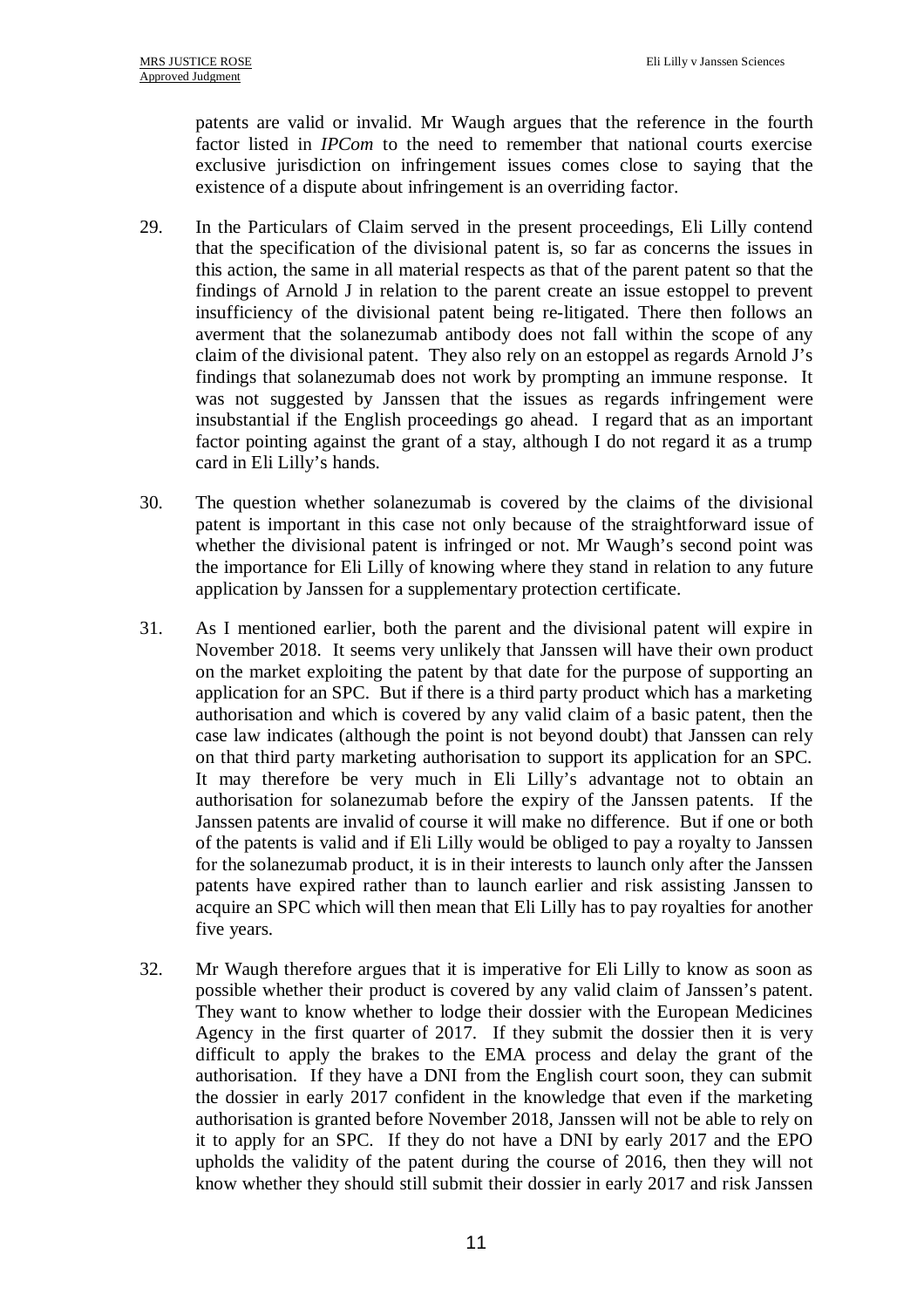claiming an additional five years of royalties or wait so that the marketing authorisation will be granted only after the Janssen patents have expired.

- 33. Mr Alexander complains that this point about the timing of the submission of the dossier to the EMA and the risk of assisting Janssen with obtaining an SPC was not raised in Eli Lilly's evidence or on the pleading. However, it seems to me an important point that arises on the somewhat unusual facts of this case namely that (i) the patent in respect of which Eli Lilly is seeking a DNI is about to expire without the patent holder having a marketing authorisation in place on which to base an application for an SPC; (ii) if Eli Lilly's product is authorised before the expiry of the patent, Janssen are likely to apply for an SPC on the basis of Eli Lilly's authorisation; and (iii) Janssen also intend to seek a reasonable royalty on sales of Eli Lilly's product throughout the life of any SPC granted and are not able to say yet what that royalty would be.
- 34. I therefore regard this as an important factor to weigh in the balance going beyond the general factor arising from the existence of a DNI claim in the domestic proceedings.
- 35. Further, the uncertainty created by Janssen's potential reliance on Eli Lilly's product to apply for an SPC is compounded by the fact that Janssen cannot say what the reasonable royalty rate would be. Mr Waugh contrasts the undertakings offered here by Janssen with those offered by Pharmacia in *Actavis*. In the latter case, Pharmacia was able to say that it would claim damages at a rate of 1 per cent. In the present case it is not surprising that Janssen may be reluctant to put a figure on the royalty that they would seek. I recognise that there are many factors that would need to be considered when deciding what a reasonable royalty rate is. I accept however that the uncertainty for Eli Lilly not only as to the duration of any royalty payment but as to the amount is an unsatisfactory situation which is not resolved by the undertakings offered by Janssen. This is relevant to the eighth and ninth factors listed in *IPCom* namely that there is considerable value for Eli Lilly in knowing as soon as possible whether solanezumab would infringe Janssen's patents if valid and also whether Janssen is likely to be able to rely on solanezumab to apply for an SPC. Not knowing those things makes it difficult for Eli Lilly to decide when to start the process of obtaining an authorisation for solanezumab and makes the process of negotiating a cross-Europe settlement of the dispute between the two companies more difficult.

## **Other factors**

36. Mr Waugh also argues that a stay would deprive Eli Lilly of an exportable judgment. He referred to the case of *TNS Group Holdings v Nielsen Media Research* [2009] EWHC 1160 (Pat) which held that it is legitimate for a claimant to seek to obtain an English judgment on the validity of the patent in the hope that this will lead to a settlement throughout Europe and that it is also legitimate to seek to rely on that judgment in the courts of other contracting states or the EPO if no settlement can be reached. A similar point is that a fully reasoned judgment of the English court considering validity and infringement together would provide an important tool for settlement of their Europe wide disputes. I consider this a neutral point given that there might, if the EPO proceedings conclude that neither patent is valid, be a binding ruling which resolves these disputes.